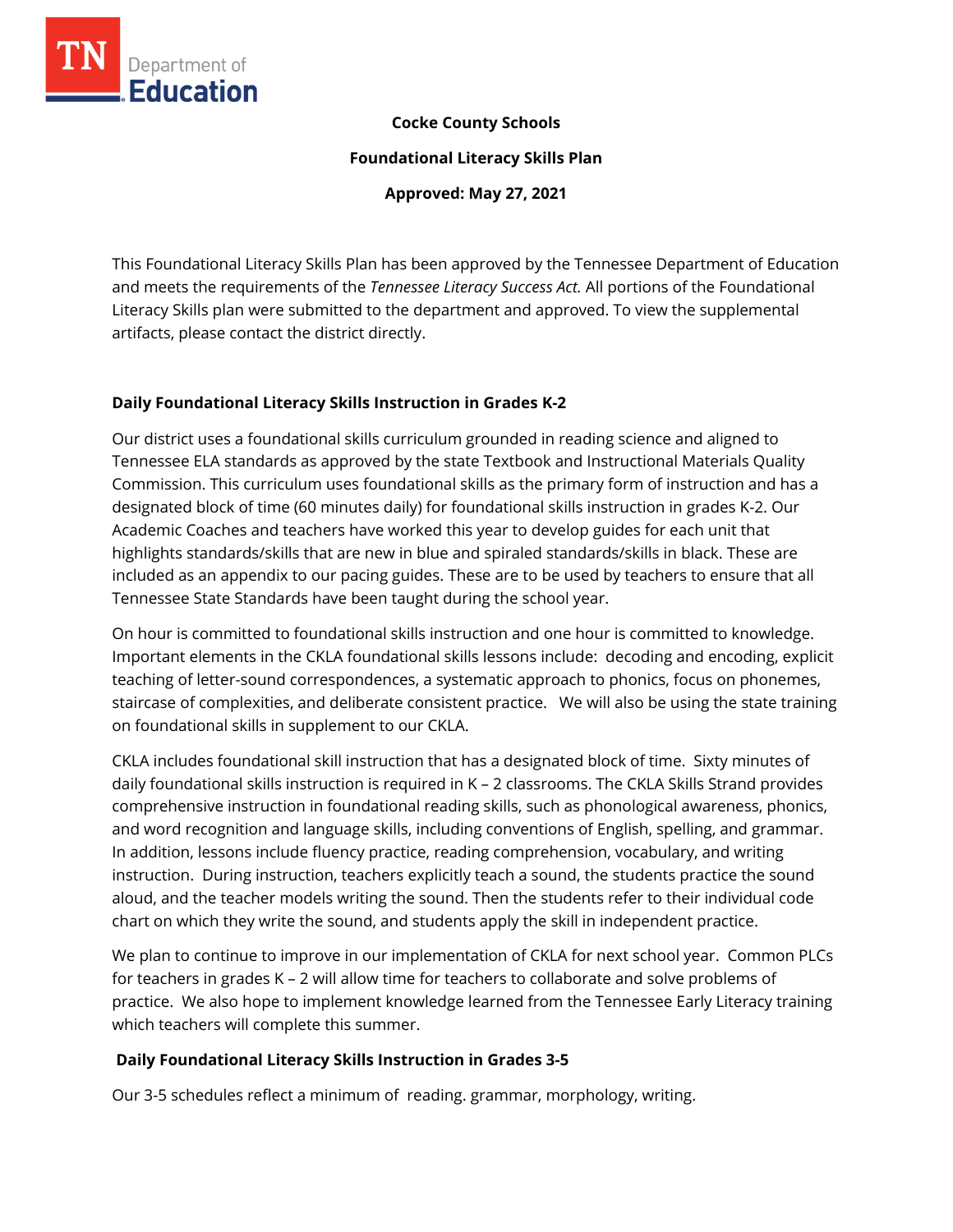Department of **Education** 

Our district has integrated CKLA for our literacy block in grades three through five. The CKLA curriculum has been aligned with Tennessee state standards and meets all foundational skills requirements. The CKLA program that we have chosen meets the approved curriculum by the state Textbook and Instructional Materials Quality Commission. The integrated ELA block provides an evidence-based approach to applying foundational skills within daily lessons. Our students receive a total of thirty minutes of foundational skills instruction daily which is isolated or embedded. The daily foundational skills instruction is aligned to the Tennessee State standard and includes morphology, grammar, spelling, writing, and fluency. An evidence-based approach is used to teach foundational skills. The foundational literacy skills are not taught in isolation but are embedded within the lesson to ensure connection, continuity, and cohesion.

For example, the fifth grade students will be beginning the domain on Chemical Matter. They will begin this domain by recalling prior knowledge and reading independently and/or aloud. After the daily read-aloud, or independent reading in on-grade level, complex text, the students may summarize the content through a think-pair-share model, unpack the most essential vocabulary ("word work"), respond to a series of scaffolded questions, and write a response to an inferential question that requires students to use evidence from the text to support their answer. In the vocabulary lessons teachers provide explicit support for vocabulary needed to access the complex text. Students will be able to use word knowledge skills as they engage in group discussion and writing activities. Foundational skills instruction is embedded in all aspects of the ninety minute block and is dedicated to developing students' holistic literacy approach to grammar, spelling, writing, fluency, and comprehension as recommended by research.

#### **Approved Instructional Materials for Grades K-2**

Amplify - K-5 Core Knowledge Language Arts

# **Approved Instructional Materials for Grades 3-5**

Amplify - K-5 Core Knowledge Language Arts

#### **Additional Information about Instructional Materials**

We will be supplementing the foundational skills piece with any additional materials received at the Read 360 training this summer.

# **Universal Reading Screener for Grades K-5. This screener complies with RTI<sup>2</sup>and Say Dyslexia requirements.**

Beginning in August, students will be given the universal screener (AIMSwebPlus or Study Island) to determine which students have a reading deficiency that is significant and are "at-risk". School RTI2 data teams including RTI2 school leaders, classroom teachers, and principals will review universal screener data to determine which students score between the 0-25th percentile. These students will be placed into Tier II or Tier III instruction. These students will be given a diagnostic assessment to determine specific learning needs. Students will then be placed in small-group interventions for at least forty-five minutes in the area of greatest deficit.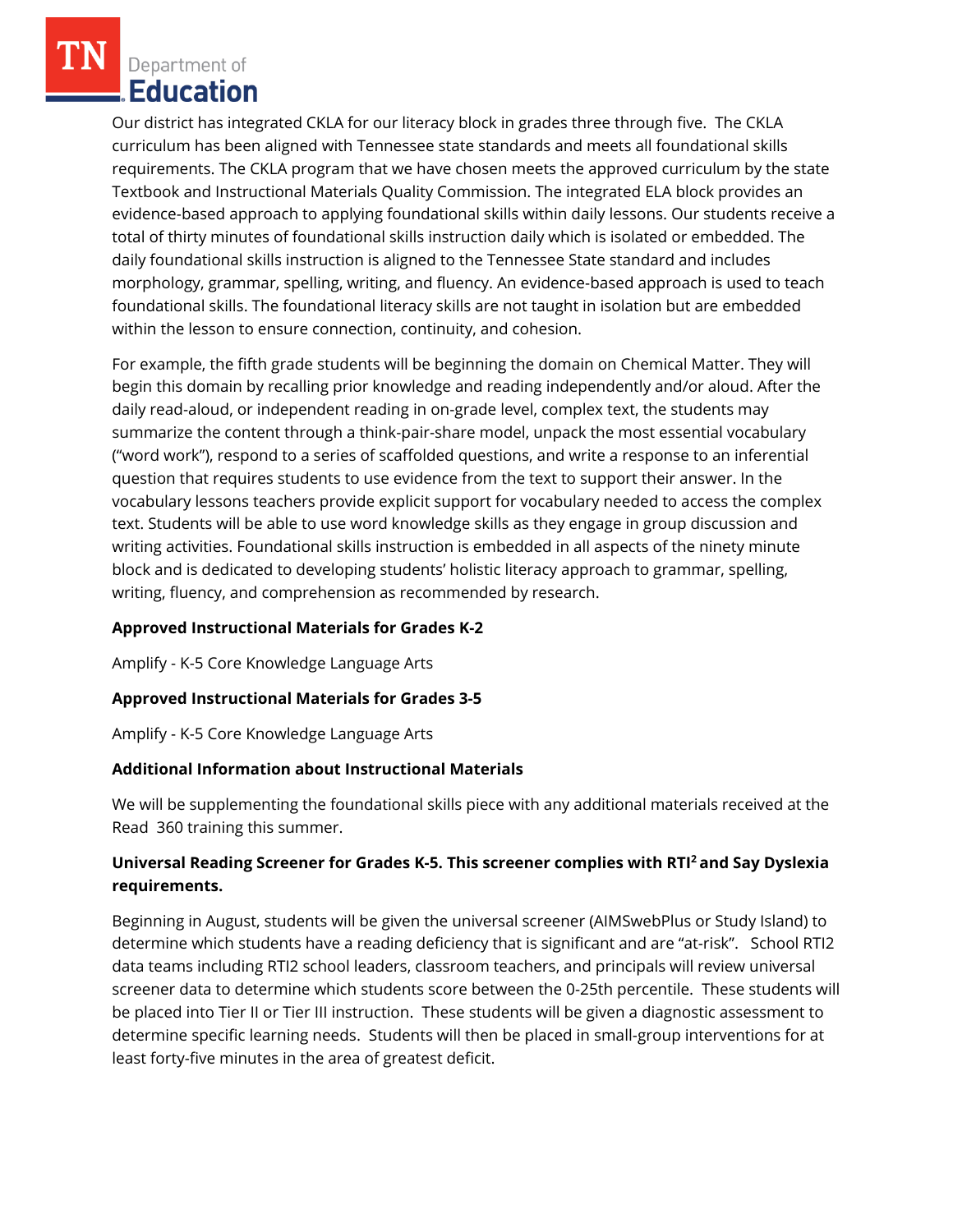Department of **Education** 

In grades K-1 all students are given AIMSwebPlus as the Universal Screener. Students in grades 2-5 are given Study Island as a standards based universal screener (nationally normed). Specific students are then identified and given the AIMSwebPlus as a skills based screener.

### **Intervention Structure and Supports**

Research-based interventions are available for reading intervention support. Schools have strategic interventions such as Exact Path and S.P.I.R.E. These interventions as well as CLKA Reading can be tailored to the needs of RTI2 group students. Data teams meet every four and a half weeks to determine if changes need to be made with either the intervention, person providing the intervention, or the amount of time in the intervention. Data teams also take into consideration other variables such as participation and attendance in the data team meeting before a change is made to the intervention or provider.

Students who are determined to have characteristics of dyslexia according to screening criteria will also receive a researched based intervention. Our district notifies families of students who demonstrate characteristics of dyslexia. They will be notified which intervention their child will be using for support, either CKLA Reading or S.P.I.R.E. Students will work in a systematic, explicit, and phonics-based intervention.

# **Parent Notification Plan/Home Literacy Reports**

Our district notifies parents in K-5 immediately after the fall universal screener has been completed and students have been identified as "at-risk" for having a significant reading deficiency. Students' scores are communicated in parent-friendly language that provides a clear explanation of student skills gaps. Parents are informed which intervention their child will receive and the amount of support daily. Also in the letter is an explanation of the importance of reading by the end of third grade.

Parents are notified of their child's progress, or the lack of progress, after each four and a half week data meeting. The notification/communication states any changes being made to the intervention based on the student's progress monitoring and universal screening data. Recommended activities to support students in the area of deficit are also communicated to parents.

The ELA curriculum contains parent letters in the younger grades that outline the foundational skills and knowledge domains for the coming domain. Families can better understand how to support their student(s) through questions about text and through an awareness of what foundational skills their child(ren) is (are) learning within the classroom.

Additionally, the CKLA curriculum contains parent letters in the younger grades that outline the foundational skills and knowledge domains for the coming week that will inform and equip parents to work with the child. Families can better understand how to support their student(s) through questions about their texts and through an awareness of what foundational skills their child(ren) are learning. Each school has sets of decodable texts and other books that can be sent home for additional practice between student and parent. We have also partnered with Save the Children to build an ABC Bus (Arts, Books, and Creativity). This bus will travel around the district both during the